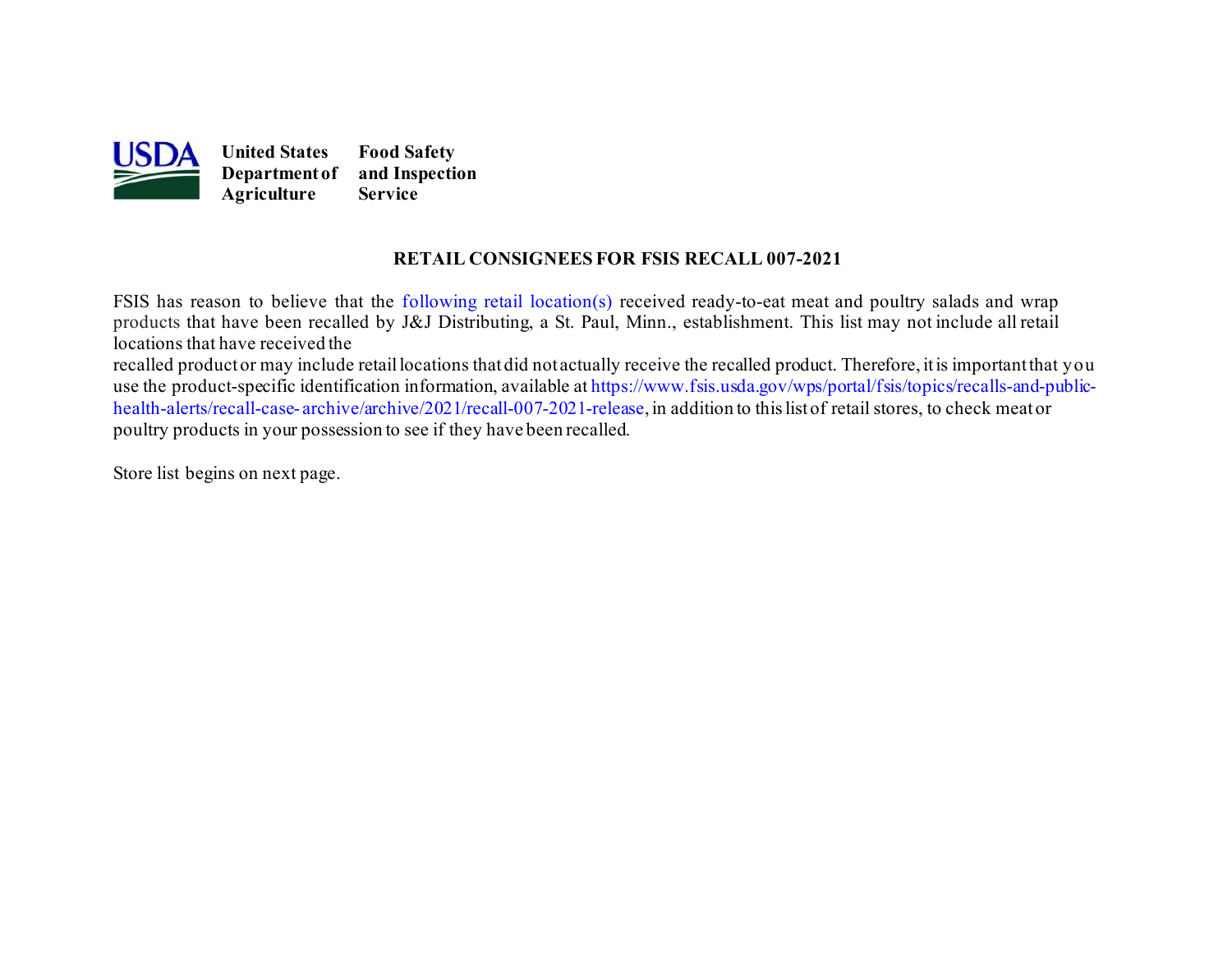<span id="page-1-0"></span>

United States Department of Agriculture

Food Safety And Inspection Service

**List Current As Of:** 

## **Retail List for Recall Number: 007-2021 Ready-to-Eat Salads and Wraps**

| <b>MINNESOTA</b>     |                          |               |              |  |  |
|----------------------|--------------------------|---------------|--------------|--|--|
| <b>Retailer Name</b> | <b>Street Address</b>    | City          | <b>State</b> |  |  |
| 1 Cub Foods          | 12900 Riverdale Drive NW | Coon Rapids   | MN-Minnesota |  |  |
| 2 Tersteeg's         | 1111 E Bridge St         | Redwood Falls | MN-Minnesota |  |  |